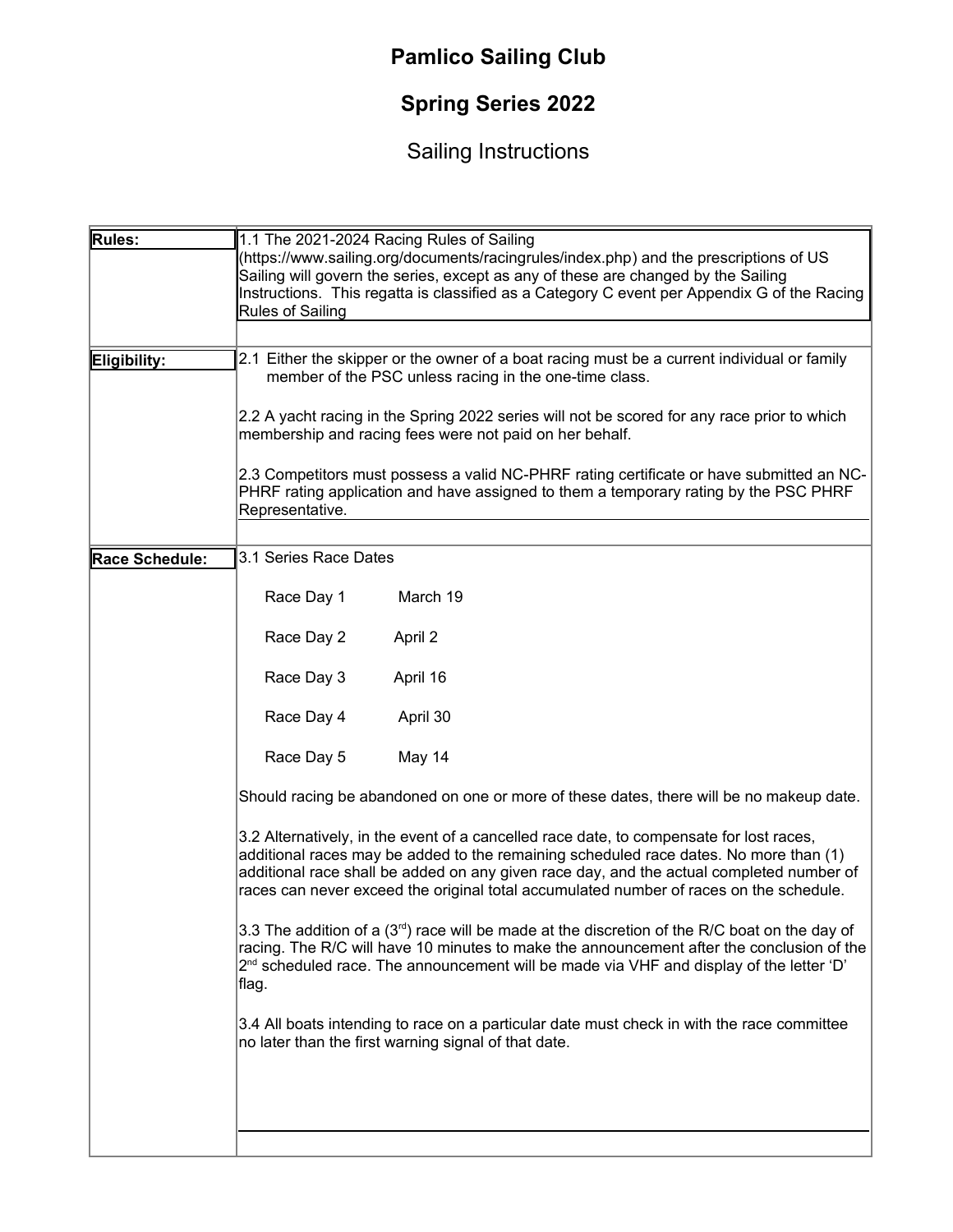| <b>Racing Area:</b>             | 4.1 The racing area is the Pamlico River between Bath, Government Marker 5 and Pamlico<br>River, Government Marker 10. The racing area is illustrated on the PSC website.                                                                                                                                                                                                                                                                                                                                 |
|---------------------------------|-----------------------------------------------------------------------------------------------------------------------------------------------------------------------------------------------------------------------------------------------------------------------------------------------------------------------------------------------------------------------------------------------------------------------------------------------------------------------------------------------------------|
| Race Format:                    | 5.1 Races will include at least two races per day for each day of the series. Races will be<br>windward-leeward or random legs using government marks, privately maintained marks,<br>and inflatable marks as dictated by wind and weather.<br>5.2 Each boat will have 2 race scores excluded from their series score. These excluded                                                                                                                                                                     |
|                                 | races are designated "throw outs" and will consist of the yacht's highest scores.                                                                                                                                                                                                                                                                                                                                                                                                                         |
| <b>Racing Classes:</b>          | 6.1 There will be one spinnaker class, Class A and one non-spinnaker class, Class B.                                                                                                                                                                                                                                                                                                                                                                                                                      |
|                                 | 6.2 Classes may be divided into divisions for purposes of scoring based on the PHRF<br>range of the competing boats.                                                                                                                                                                                                                                                                                                                                                                                      |
| Start:                          | 7.1 Races will NOT be started using Rule 26, but rather by a GPS time announced by the<br>Fleet Captain at the starting area.                                                                                                                                                                                                                                                                                                                                                                             |
|                                 | 7.2 All classes will be starting together.                                                                                                                                                                                                                                                                                                                                                                                                                                                                |
|                                 | 7.3 The first starting sequence on each race day will begin promptly at 11:00 am.<br>Excepting the first race day of the season, in which case the first race will begin at 11:30<br>am to allow racers time to prep their boats after the 9:00am skipper's meeting. A one<br>minute warning (horn blast) will be given prior to the beginning of the first starting<br>sequence. If the postponement flag is flying and is lowered without a horn blast, it does not<br>constitute a one minute warning. |
|                                 | 7.4 The warning signal for the start of the second, and any subsequent race of the day for a<br>particular class will be given no sooner than one minute after the last boast of that class<br>has finished the previous race or been disqualified for failure to finish within the allowed<br>time, so long as the start of the race will not interfere with the boats of other classes which<br>may still be racing.                                                                                    |
|                                 | 7.5 The starting line will be between either a combination of club marks or between a club<br>mark and a navigational marker as indicated in the course instructions.                                                                                                                                                                                                                                                                                                                                     |
|                                 | 7.6 Boats whose preparatory signal has not been made must keep clear of the starting area<br>and keep clear of boats in the starting sequence. Boats in their starting sequence may sail<br>on either side of the starting line, but must be behind the line at the start.                                                                                                                                                                                                                                |
|                                 | 7.7 A boat unable to start within five minutes of the starting time of her class must stay clear<br>of all boats and may not start until all other boats of all classes have started. Her finishing<br>time shall be taken as if she had properly started with her class.                                                                                                                                                                                                                                 |
|                                 | 7.8 In the event that the Postponement (AP) flag is displayed after the warning signal is<br>made for a class, the committee will begin the full sequence again by displaying the class<br>flag one minute after lowering the postponement flag with one blast on the horn.                                                                                                                                                                                                                               |
| Course,                         | 8.1 The Fleet Captain will announce course instructions for all classes over the radio before<br>the race start. These course instructions include:                                                                                                                                                                                                                                                                                                                                                       |
| <b>Description of</b><br>Marks: | - The identity and order of the marks (including the starting mark).                                                                                                                                                                                                                                                                                                                                                                                                                                      |
|                                 | The side on which marks are to be rounded, if different than as specified below (8.4).                                                                                                                                                                                                                                                                                                                                                                                                                    |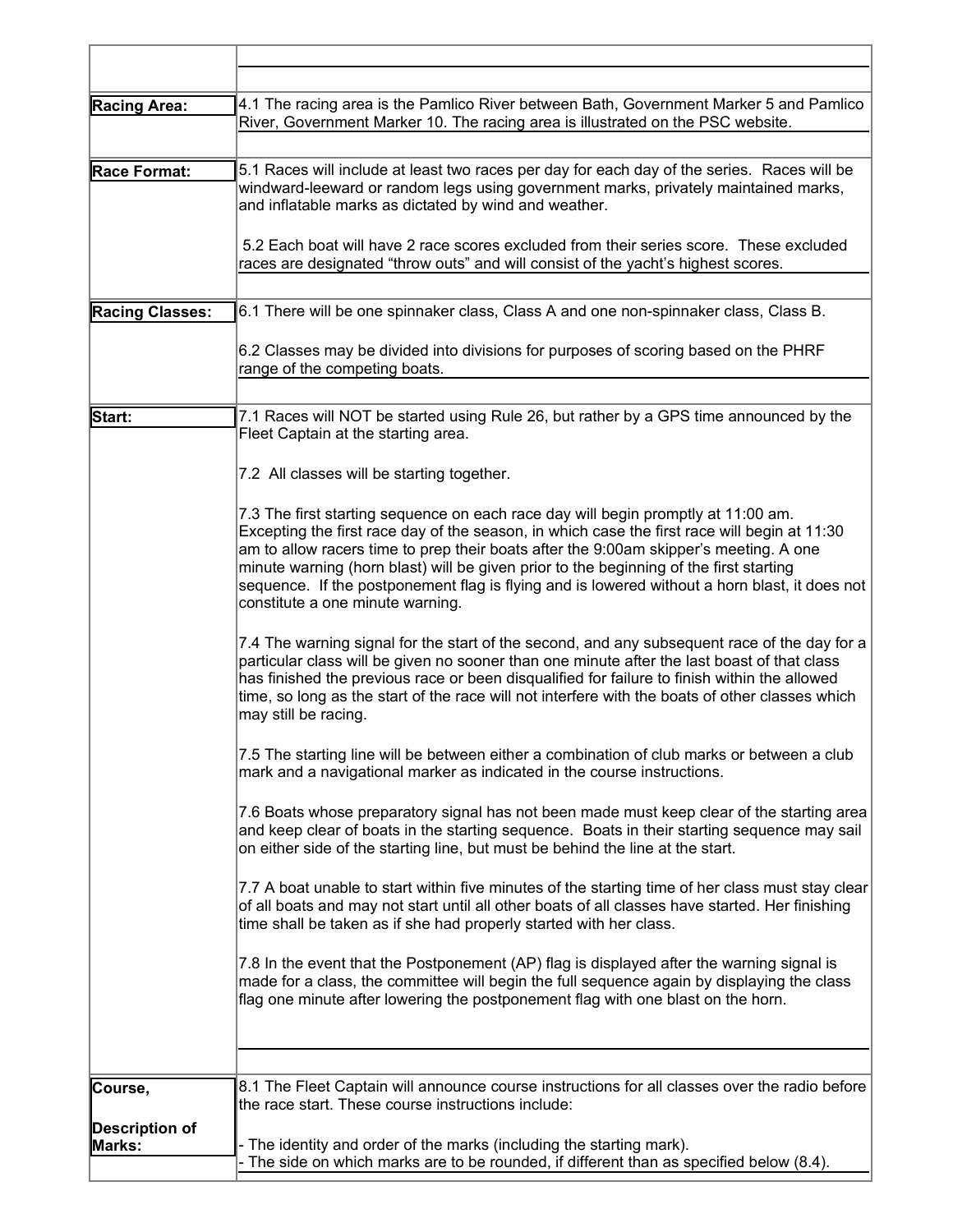|                  | 8.2 In the event that the start/finish line is located between marks of the race, competitors<br>may pass between the RC and the pin mark without penalty.                                                                                                                                                                                                                                                                                                              |
|------------------|-------------------------------------------------------------------------------------------------------------------------------------------------------------------------------------------------------------------------------------------------------------------------------------------------------------------------------------------------------------------------------------------------------------------------------------------------------------------------|
|                  | 8.3 All marks must be sailed to and properly rounded in the order indicated by the course<br>instructions.                                                                                                                                                                                                                                                                                                                                                              |
|                  | 8.4 Unless otherwise indicated, if sailing from the non-course side of the starting line to the<br>course side of the line requires that a boat leave the starting mark to port and the RC to<br>starboard, all subsequent marks are to be left to port.                                                                                                                                                                                                                |
|                  | 8.5                                                                                                                                                                                                                                                                                                                                                                                                                                                                     |
|                  | 8.6 A small orange ball may be used as a mark of the course or to define one end of the<br>starting or finishing line. That small orange ball will be designated as marker "R" when<br>posted in the course instructions on the RC.                                                                                                                                                                                                                                     |
|                  | 8.7 A temporary inflatable mark, colored orange, may be used as a mark of the course or to<br>define the starting or finishing line and will be designated as marker "X" when posted in the<br>course instructions on the RC.                                                                                                                                                                                                                                           |
|                  | 8.8 A temporary inflatable round shaped mark, colored yellow, may be used as a mark of<br>the course or to define the starting or finishing line and will be designated as marker "W"<br>when posted in the course instructions on the RC.                                                                                                                                                                                                                              |
|                  |                                                                                                                                                                                                                                                                                                                                                                                                                                                                         |
| Time Limits:     | 9.1 Boats failing to finish within 45 minutes after the first boat of their class finishes will be<br>scored "Did Not Finish" (DNF).                                                                                                                                                                                                                                                                                                                                    |
|                  |                                                                                                                                                                                                                                                                                                                                                                                                                                                                         |
| Scoring:         | 10.1 The low point scoring system of A4 (Appendix A), will apply, except that 3/4ths of a<br>point will be awarded for the first place finisher in each class in each race.                                                                                                                                                                                                                                                                                             |
|                  | 10.2 A boat scored "Did Not Finish" in a race will be awarded points equal to the number of<br>boats starting that race.                                                                                                                                                                                                                                                                                                                                                |
|                  | 10.3 A boat scored "Did Not Start" or "Disqualified" in a race will be awarded points equal to<br>the number of boats in her class properly registered for the series as of the race date.                                                                                                                                                                                                                                                                              |
|                  | 10.4 Each boat's series score will be the total of her individual race scores for the series,<br>excluding her "throw out" scores as specified in "Race Format" above.                                                                                                                                                                                                                                                                                                  |
|                  |                                                                                                                                                                                                                                                                                                                                                                                                                                                                         |
| <b>Protests:</b> | 11.1 Protests must be written, following the general format stipulated in the RRS 2021-<br>2024. Suitable forms are available at the US Sailing website, the PSC website, and the link<br>provided in section 1.1, but the use of this form is not required.                                                                                                                                                                                                            |
|                  | 11.2 The written protests are to be delivered to the Fleet Captain, or the chairman of the<br>race committee within one hour after the committee boat has returned to port unless the<br>protesting yacht contacts the Race Committee on VHF Channel 68 prior to the end of<br>racing to establish a time, at the discretion of the committee, which will be the deadline for<br>filing the protest.                                                                    |
|                  | 11.3 The Fleet Captain or Protest Committee Chair designated by the Fleet Captain, will<br>select the members of the protest committee, which will hear protests at such times and<br>places as designated by the Fleet Captain or Protest Committee Chair. A quorum of the<br>Protest Committee shall be three members, including the Chair. The Chairperson shall not<br>vote except in case of a tie. It shall be the duty of the Protest Committee to hear a proper |

T

r